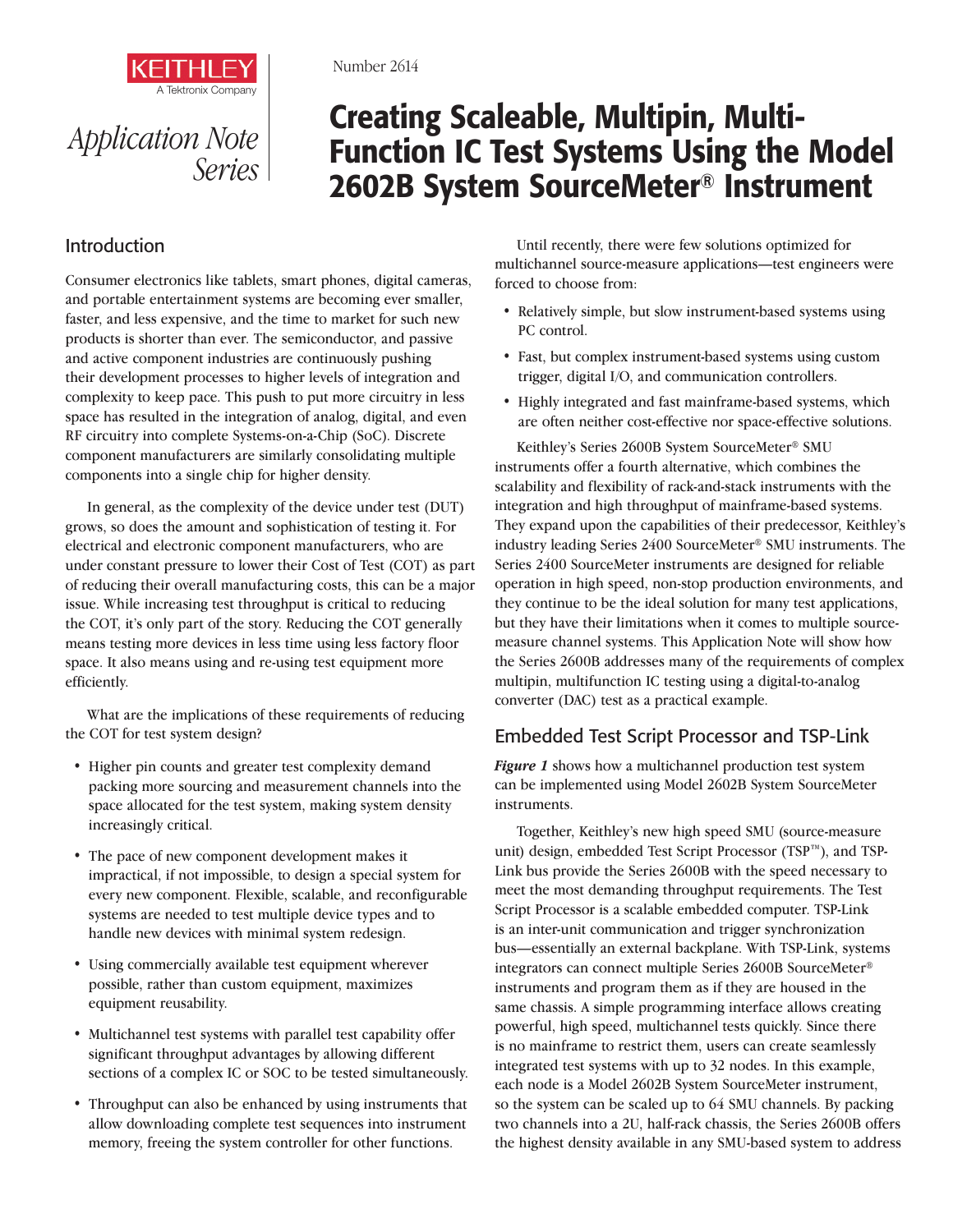

Figure 1. Multichannel test system implemented using Series 2600B System SourceMeter instruments.

growing pin counts and keep rack space manageable. These features will support the development of optimized systems at significantly lower cost per channel and overall smaller capital investments.

Communications between test equipment and the system controller can be a significant throughput bottleneck. It's common practice to perform command and data transfers while the prober or handler is performing mechanical operations to avoid consuming valuable test time. However, as test systems grow increasingly complex, requiring more controller/instrument interaction, this can be difficult to accomplish.

Imagine being able to download an entire test program into one of the instruments in the system, which would then control its own operation and that of the other instruments via a high speed interface. This is exactly what the Test Script Processor and TSP-Link make possible with Series 2600B SourceMeter instruments, as shown in *Figure 1*. TSP scripts (programs) can be downloaded into either volatile or nonvolatile memory of one "master" unit, which then controls its own operation and that of all of the "slave" units connected to it as though they were a single instrument. This capability frees the system controller to interface with other instruments in the rack more frequently, thereby increasing the overall system throughput. Furthermore, the Series 2600B has very deep memory, which can also reduce how often the host controller needs to interact with the 2600B-based system. Although memory allocation varies with how the SourceMeter instrument is being used, script memory is guaranteed to hold a minimum of 50,000 lines of code and as much as 250,000 lines of code. Each SMU has two nonvolatile data buffers, which can hold from 100,000 to 150,000 readings, depending on the selected data options. Additional volatile memory can provide significantly more data storage, depending on the specific application.

In *Figure 1*, the master and slave units are connected via TSP-Link, which combines a high speed, serial communication bus and hardware trigger lines into a unique inter-instrument real-time control and data exchange interface. TSP-Link is a peer-to-peer interface, designed to provide communications only between instruments, not between instruments and a host computer. Although some of the familiar host interfaces, such as USB and FireWire, have higher raw bandwidths than the TSP-Link bus, they require sophisticated data transfer protocols and other compatibility features to interact with the host computer. Therefore, they tend to impose high overhead on short messages, which are common in instrument control. As a result, these host interfaces end up being similar in speed to GPIB for sending small amounts of information back and forth. TSP-Link is limited to inter-instrument communications, so it can operate with a simpler message exchange protocol and much lower overhead, resulting in speeds approximately ten times faster than conventional GPIB.

### Testing a Generic IC Component

*Figure 2* shows a generic IC component. Depending on the component, it can have any combination of analog inputs and outputs, including one or more power inputs. *Figure 2* identifies some of the applied signals and measurements that may be required at the inputs and outputs. Some of the measurements require instruments such as counter/timers, gain/phase meters, impedance analyzers, LCZ meters, spectrum analyzers, or RF power meters, but there are many more source and measure requirements that are easily or best satisfied with a SourceMeter instrument.

Source-measure units are an all-in-one solution for currentvoltage (I-V) characterization with the combined functionality of a precision power supply, high precision DMM, and electronic load. Keithley pioneered the development of individual, compact bench-top SMU instruments and is the leading supplier of these instruments today.

A SourceMeter instrument also has significant sweep and pulse capabilities. Therefore, given that many measurements perceived as AC measurements can be performed using pulsed or swept DC, it provides a universal analog I/O pin for a wide range of test needs. For our generic IC example, this means that, while additional equipment may be required to test some of today's mixed signal devices fully, one or more SourceMeter instruments are often all that's needed.

## Digital-to-Analog Converter Test Example

To demonstrate the power and flexibility of the Series 2600B in a multichannel, multifunction test application, let's look at a possible test sequence for an 8-bit multiplying digital-to-analog converter (DAC). *Figure 3* illustrates the test setup for this application. Each instrument connected by TSP-Link is assigned a unique Node Number, similar to a GPIB address. The DAC example uses two nodes (1 and 2), which each have two SMUs (A and B). Node 1 is the "master" node and Node 2 is the "slave"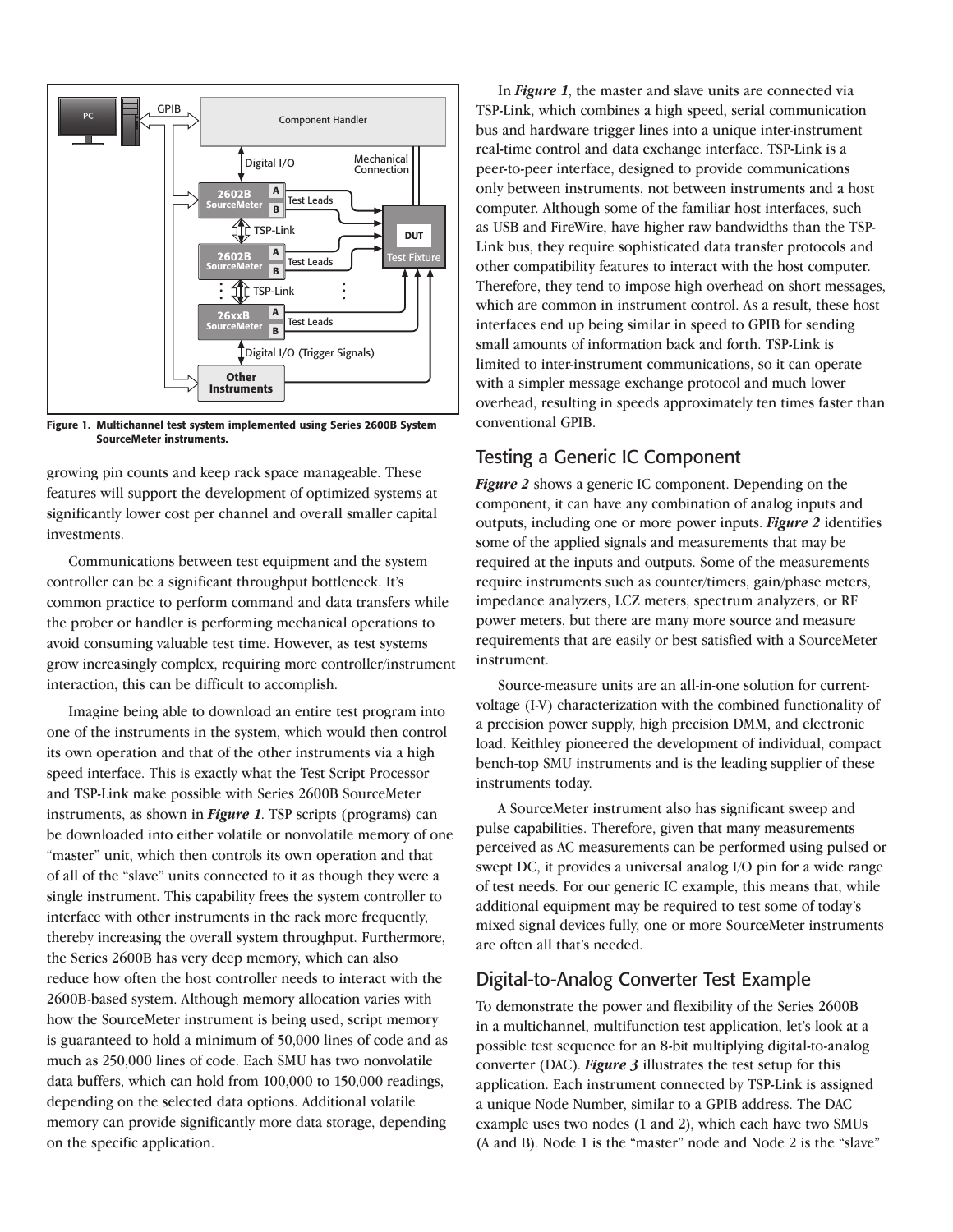

Figure 2. Complex ICs can have multiple analog and digital inputs and outputs. Testing may require multiple measurements with multiple stimuli.

node. The controller sends commands or downloads complete test scripts to the master unit via GPIB (or RS-232), and the master sends commands to the slave via TSP-Link.

The DAC requires DC power and a reference voltage. Node 2 SMU A will provide +15VDC to power the DAC. It will measure the actual supply voltage and the current drawn by the DAC when all digital inputs are set low and again when all digital inputs are set high. Node 2 SMU B will provide  $+10$ VDC for  $V_{REF}$ . It will measure the input resistance at this terminal when all digital inputs are set high.

The DAC has two complementary current outputs. While one might normally connect a terminating resistance to the output to convert the current to a measurable voltage, the SourceMeter instrument makes it possible to measure the current directly. The levels measured at these outputs are proportional to  $V_{REF}$  scaled by a factor that depends on the value of the digital input.  $I_{\text{OUT1}}$  is maximum and  $I<sub>OUT2</sub>$  is minimum when the digital inputs are all high. Conversely,  $I_{\text{OUT1}}$  is minimum and  $I_{\text{OUT2}}$  is maximum when the digital inputs are all low. The outputs will be measured as a function of the digital inputs and their linearity characteristics will be evaluated.

Linearity measurements on DACs are typically performed in a static state. An input code is applied to the digital inputs of the converter, and if necessary, the converter is strobed to pass the data through the converter. The DAC in our example doesn't require a strobe. The Node 1 digital I/O (bits 1 through 8) will provide the digital inputs to the DAC. Six remaining bits of Node

1 DIO and all 14 bits of Node 2 DIO are available for triggering or for digital control. As shown in *Figure 3*, the Node 1 digital port could interact with the component handler to control binning operations. After the input code is applied, the output of the DAC is allowed to settle, then it's measured several times to eliminate the presence of noise, and an average output current or voltage is recorded. After an appropriate settling time, Node 1 SMU A will measure  $I<sub>OUT1</sub>$ , and Node 1 SMU B will measure  $I<sub>OUT72</sub>$ . The SourceMeter instrument's built-in digital filters will automatically average five measurements for each output reading.

There are several linearity parameters to be evaluated:

The **Least Significant Bit (LSB) size** is the amount by which the output changes in response to the input being incremented by 1.

$$
LSB = \frac{FSR}{2^n - 1}
$$

where FSR is the full scale range of the converter and n is the number of bits (resolution).

**Offset Error** is the difference between the nominal and actual offset points when the digital input is zero. The nominal offset is zero, so the offset is simply the current or voltage output measured when the digital input is zero. This error affects all codes by the same amount. It's expressed in LSB units or as a percentage of the full-scale range. The offset equals the value of the intercept calculated as part of the integral non-linearity (INL) measurement.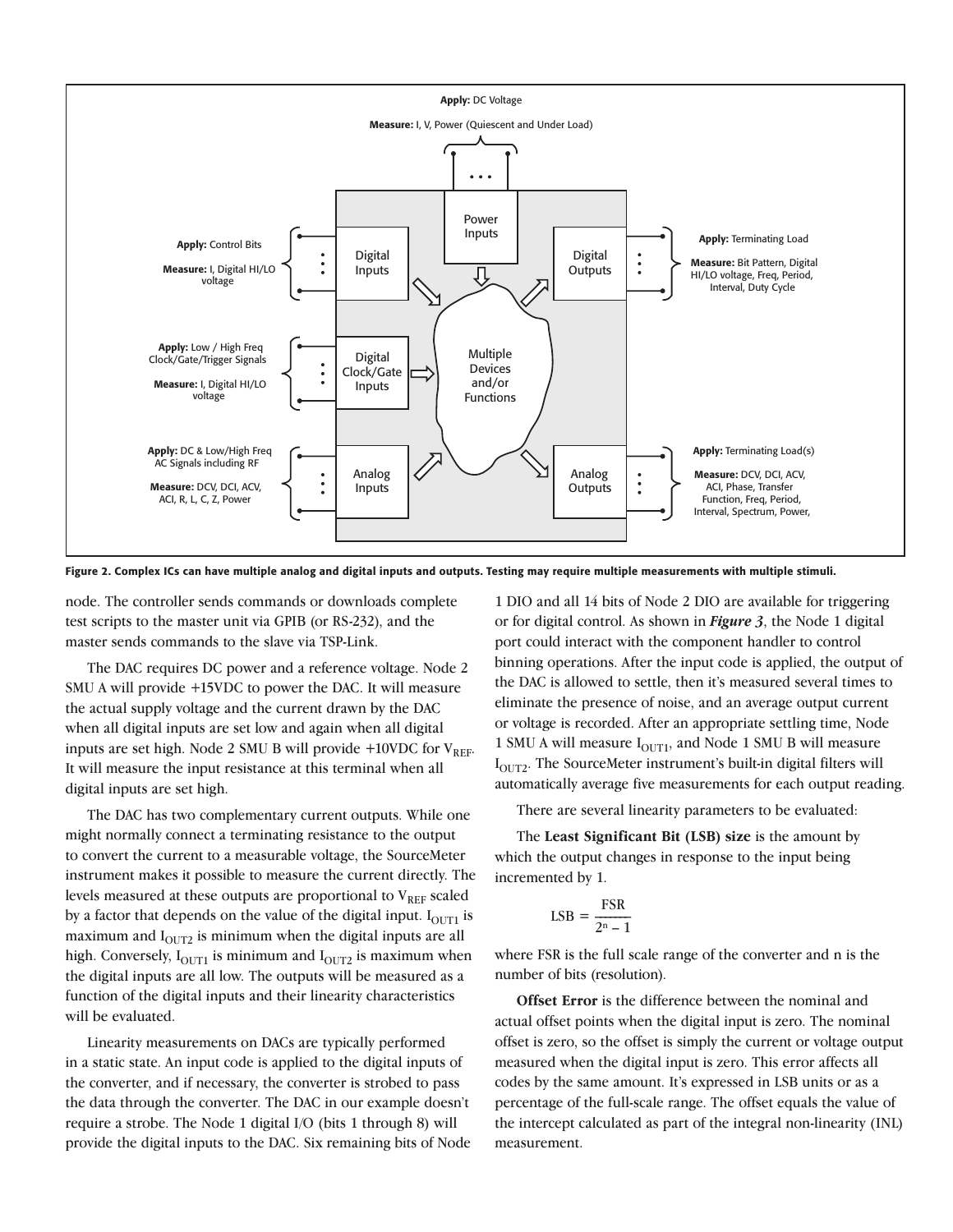

Figure 3. Setup using two Model 2602B SourceMeter instruments to test an 8-bit multiplying digital-to-analog converter

**Gain Error** is the difference between the nominal and actual gain points on the transfer function when the digital input is full scale and the offset error has been corrected to zero. This error represents a difference in the slope of the actual and ideal transfer functions and therefore corresponds to the same percentage error in each step. It's expressed in LSB units or as a percentage of the full-scale range.

**Integral Nonlinearity (INL)** describes the deviation of a DAC's actual transfer function from a straight line. For DACs, this deviation is measured at every step. The straight line can be either a best-fit straight line of the actual transfer function, which is determined so as to minimize these deviations, or a line drawn between the transfer function's end points. INL is expressed in LSB units or as a percentage of the full-scale range.

INL can be calculated in terms of LSB using the following equation:

$$
INL = \frac{I_{\text{CODE}} - [(SLOPE * CODE) + INTERCEPT]}{LSB}
$$

where CODE is the applied digital input,  $I_{\text{CODE}}$  is the output current (or voltage) measured at a given CODE, SLOPE is the slope of the reference straight line, and INTERCEPT is the "y-intercept" of the reference straight line. The resultant INL is

expressed in units of LSB. When a best-fit reference line is used, the slope and intercept are calculated by linear regression. When an endpoint-based reference line is used, the slope is calculated just like LSB (FSR =  $I_{MAXCODE} - I_{MINCODE}$ ) and has the same numeric value. The intercept in this case is the offset current (or voltage) of the converter measured when the digital input is zero, i.e.  $CODE = 0$ .

**Differential Nonlinearity (DNL)** is the difference between an actual step height and the ideal value of 1LSB. Therefore, if the step height is exactly 1LSB, then the DNL error is zero. The target value for DNL (≤1LSB) ensures the DAC is monotonic. This means no data is lost because the output always changes in accord with the digital input; it increases in response to a digital increment, and decreases in response to a digital decrement. It's expressed in LSB units or as a percentage of the full-scale range.

DNL can be calculated in terms of LSB using this equation:

$$
DNL = \frac{(I_{\text{CODE}} - I_{\text{CODE-1}})}{LSB} - 1
$$

where  $I_{\text{CODE}}$  is the output current (or voltage) measured at a given CODE, and I<sub>CODE-1</sub> is the current (or voltage) measured at the previous code.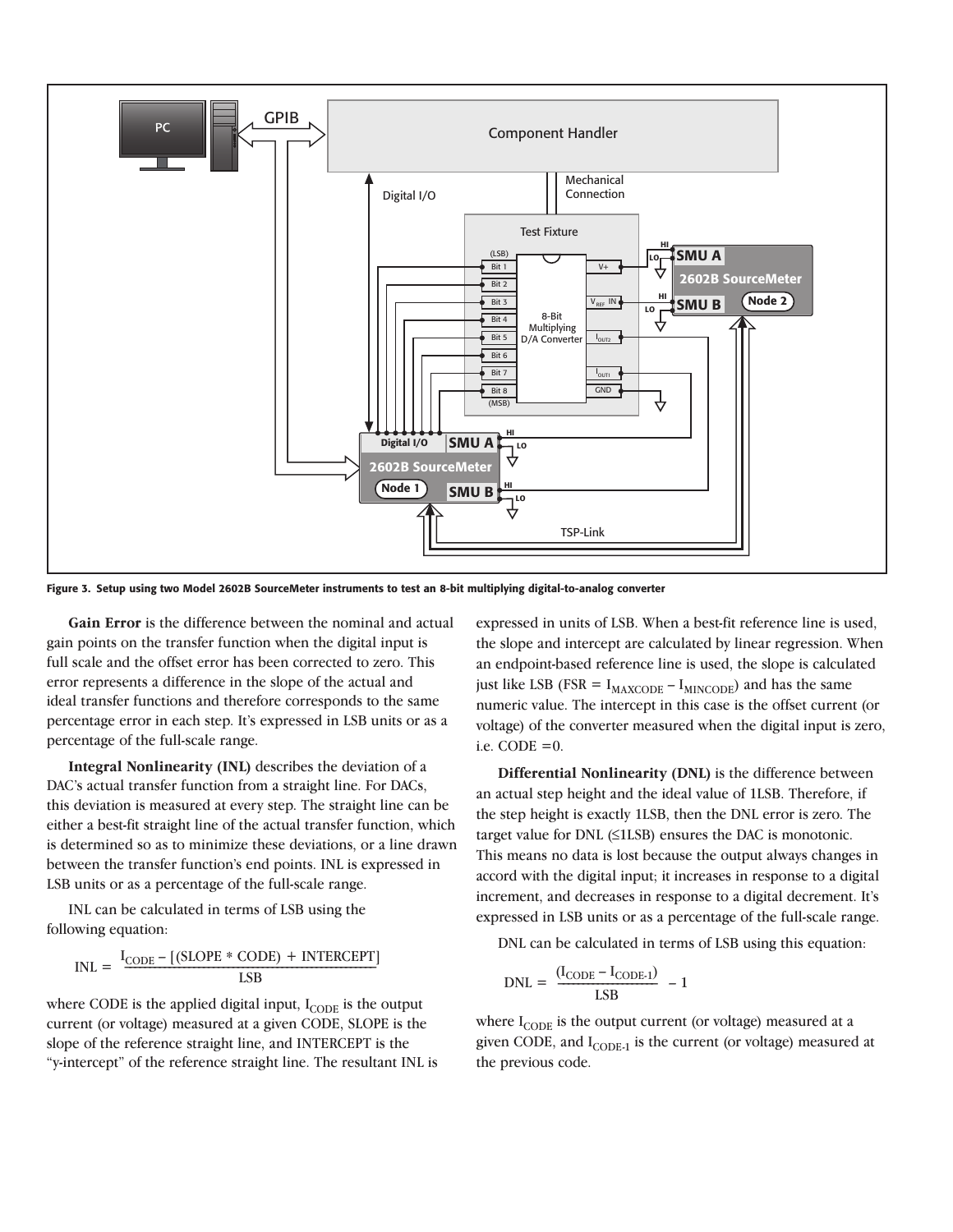For our DAC test example, the offsets, gain errors, and both INL and DNL will be determined for both outputs after the measurements are completed. For  $I<sub>OUT1</sub>$ , the INL evaluation will be done using the best-fit straight-line method, and for  $I<sub>OUT2</sub>$ , it will be done using the endpoint straight-line method.<sup>1</sup>

#### Test Script

Traditionally, a test engineer would create a test program, which resides on a PC or other controller. Such a program would likely consist of a test executive and a collection of function procedures and other subroutines. The executive controls the test flow by calling the various functions or subroutines in the proper order. The functions and subroutines do things such as send commands to the instruments in the test system to configure them and initiate measurements. They retrieve data and status information from the instruments. They process and evaluate the data and make pass/fail decisions about the device-undertest, and they may archive the data. In general, the controller will send the command sequences for the instruments over and over again as each DUT is tested, and it will continually retrieve data for evaluation. All of this communication between the controller and the instruments can significantly slow down a

test. The Series 2600B Test Script Processor allows downloading a significant portion of the control program into volatile or nonvolatile SourceMeter memory. The program downloaded to the TSP is called a script. The script can be one long program, which performs multiple tests. However, by following good programming practice, it's possible to write a script that will create and call functions just like the control program in the PC. Once a function is created, it can be called from scripts and other functions residing in the Test Script Processor or from a test executive residing in the host controller. Since parameters can be passed to a function, they provide a simple way for the host controller to pass DUT-specific test parameters, such as input signal levels or inspection limits, to the SourceMeter test routine.

A well-documented sample script for testing a DAC is available for download on Keithley's web site, www.keithley.com. This script is fully functional and can be used with two Model 2602B SourceMeter instruments configured as shown in *Figure 3*. The following code fragments are excerpts from the DAC test script and are provided to give the reader a feel for the new scripting language. Note that double dashes (--) indicate comments.

Let's look at a couple of typical commands:

```
node[1].smua.source.func = node[1].smua.OUTPUT _ DCVOLTS
node[1].smua.source.levelv = 0
```
The scripting language allows the use of aliases, which can make the code more readable and improve its execution speed. The following aliases have been defined for the DAC test example:

| $MASTER = node[1]$     | --Alias indicating control is via Node 1                |
|------------------------|---------------------------------------------------------|
| $SLAVE = node[2]$      | --Node 2 is controlled by MASTER via TSP-Link           |
| IOUT1 = MASTER.smua    | --Alias for SMU measuring current output #1             |
|                        | --IOUT1 is equivalent to node[1].smua                   |
| $IOUT2 = MASTER.sumb$  | --Alias for SMU measuring current output #2             |
|                        | --IOUT2 is equivalent to node[1].smub                   |
| $DIO = MASTER.diqio$   | --Alias for Digital I/O of 2602B #1                     |
|                        | --DIO is equivalent to node[1].digio                    |
| $VPLUS = SLAVE.\,smua$ | --Alias for SMU supplying V+ and measuring current draw |
|                        | --VPLUS is equivalent to node [2]. smua                 |
| $VREF = SLAVE.smub$    | --Alias for SMU supplying reference voltage (Vref)      |
|                        | --VREF is equivalent to node [2].smub                   |
|                        |                                                         |

The aliases are used throughout the example. Using the defined aliases, the example commands can be rewritten as:

IOUT1.source.func = IOUT1.OUTPUT\_DCVOLTS IOUT1.source.levelv = 0

In general, the scripting language doesn't require that variables be declared explicitly. They are declared and typed "on the fly," based on the values assigned to them. Exceptions are tables (i.e., arrays), which must be identified as such. All variables are global unless explicitly declared as local. The following "constants" appear in the following code fragments:

| $Vref = 10$       | --Use +10VDC reference voltage                                               |  |
|-------------------|------------------------------------------------------------------------------|--|
| $IoutMax = 0.002$ | --Max expected current output                                                |  |
| $Nplc = 0.001$    | --Integration time for SMU A-to-D converters (in terms of power line cycles) |  |

<sup>1</sup> The definitions in this application note draw from those outlined in the following documents:

<sup>• &</sup>quot;Optimizing Setup Conditions for High Accuracy Measurements of the HI5741," Intersil Corporation, Milpitas, CA, Application Note 9619, May 1996.

<sup>• &</sup>quot;Digital-Analog Converters Are a 'Bit' Analog," Maxim Integrated Products, Inc., Sunnyvale, CA, Application Note 1055, April 16, 2002.

<sup>• &</sup>quot;Understanding Data Converters," Texas Instruments, Inc., Dallas, TX, Application Report SLAA013, 1995.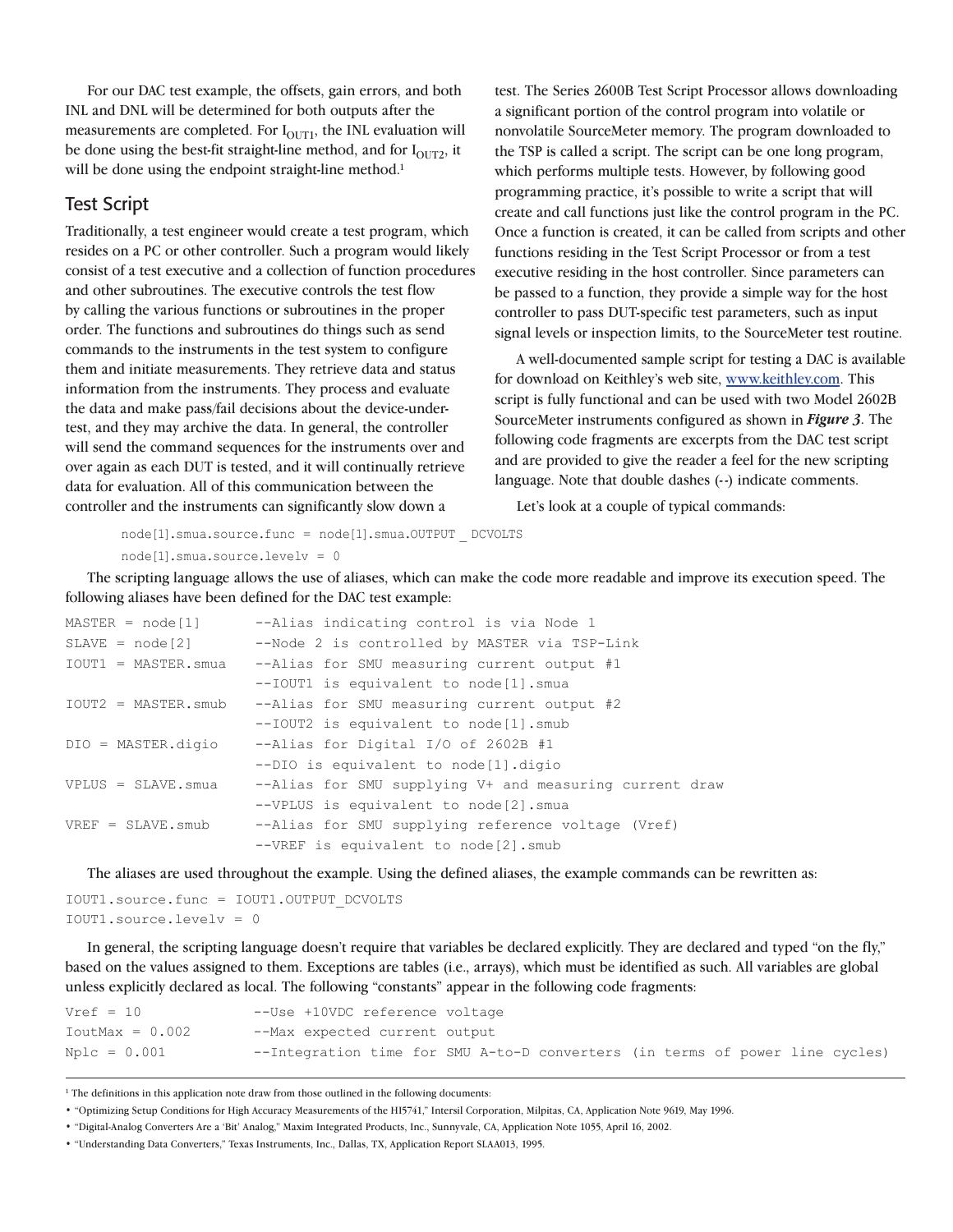```
Nbits = 8 --Number of DAC control bits (digital inputs)
Ncodes = 2^Nbits --Number of possible control codes
MaxCode = Ncodes - 1 --Decimal equivalent of full-scale code (255 for 8-bit DAC)
Lsb = Vref / MaxCode --Nominal value of least significant bit
```
It is common practice to perform some initial setup of the instruments before beginning the actual test sequence. For our example, initial setup includes such things as setting up source functions and ranges, measurement functions and ranges, voltage sense modes and so on. All four SMUs are configured similarly. Only some of the setup commands for Node 1, SMU A follow:

```
MASTER.reset() ---Reset all Node 1 logical instruments to default settings
IOUT1.sense = IOUT1.SENSE_REMOTE --Use REMOTE (4-wire) voltage sensing
IOUT1.source.func = IOUT1.OUTPUT_DCVOLTS --Configure SMU to source DCV
IOUT1.source.rangev = 0 --Set voltage source ranges;
                                       --2602B picks appropriate range based on programmed value
IOUT1.source.levelv = 0 --To measure current, source zero volts on lowest range
IOUT1.source.limiti = 1.2 * IoutMax --Set current compliance limit (20% over max)
IOUT1.measure.nplc = Nplc --Set integration times for all measurements
IOUT1.measure.autozero = IOUT1.AUTOZERO_AUTO --Autozero for max accuracy;
IOUT1.measure.rangei = IoutMax --Set up current measurement range; Measurement
                                       --range for source function fixed at source range val
IOUT1.measure.filter.type = IOUT1.FILTER_REPEAT_AVG --Use REPEAT filter
IOUT1.measure.filter.count = 5 --Reading will be average of 5 consecutive measurements
IOUT1.measure.filter.enable = IOUT1.FILTER_ON --Enable Node 1 SMU A digital filter
                                       --Set measurement parameters the 2602s will display
                                          (if display is enabled)
                                       --Displays can be disabled to improve test speed
MASTER.display.screen = MASTER.display.SMUA SMUB --Digital port isn't affected by reset so user
                                                  must set desired initial state
DIO.writeport(0) --Set all digital control bits to zero
DIO.writeprotect(16128) -- Write protect bits 9 through 14, which are reserved for
                                       --component handler control in this example.
```
The DAC test is performed after the initial setup is complete. Only the INL and DNL measurements made at the  $I_{\text{OUT1}}$  terminal are shown here. See the complete test script for the other tests. Note: A SourceMeter instrument always "assumes" it's measuring a current from its internal source. In this case, a POSITIVE current will flow *OUT* of its terminals and a NEGATIVE current will flow *IN* to them. As a result of this convention, a SourceMeter instrument operating in the "measure current only" mode, such as Node 1, SMUs A and B, will measure polarities opposite those that would be expected when using a typical ammeter. A positive current flowing from the circuit into the SourceMeter instrument will be measured as a negative current and vice versa.

```
IOUT1.source.output = IOUT1.OUTPUT_ON --Turn ON SMU outputs
iout1 = {} --Declare table to hold measurements at output IOUT1; table index begins with 1
for j = 0, MaxCode do -j is the code applied to the digital inputs
    DIO.writeport(j) --Apply digital inputs
    delay(0.001) --Allow 1ms settling time
    iout1[j+1] = -IOUT1.measure.i() --Minus sign corrects for polarity of measurements
end --for
```
IOUT1.source.output = IOUT1.OUTPUT\_OFF --Turn OFF outputs of all SMUs

Once the measurements are completed, the Node 1 Test Script Processor performs all calculations and inspects the data for pass/ fail status. The scripting language has an extensive math library, which allows the TSP to perform complex math calculations and eliminates the need to send data to the host controller for processing. The complete example program illustrates how the Model 2602B can perform a linear regression calculation.

```
--Compute maximum integral nonlinearity(INL)
--Check for monotonicity; Compute maximum differential nonlinearity(DNL)
--Slope bf and intercept bf are the slope and intercept of the best-fit straight line
   inlmax iout1 = 0
   dnlmax iout1 = 0
   mono iout1 = "Monotonic"
```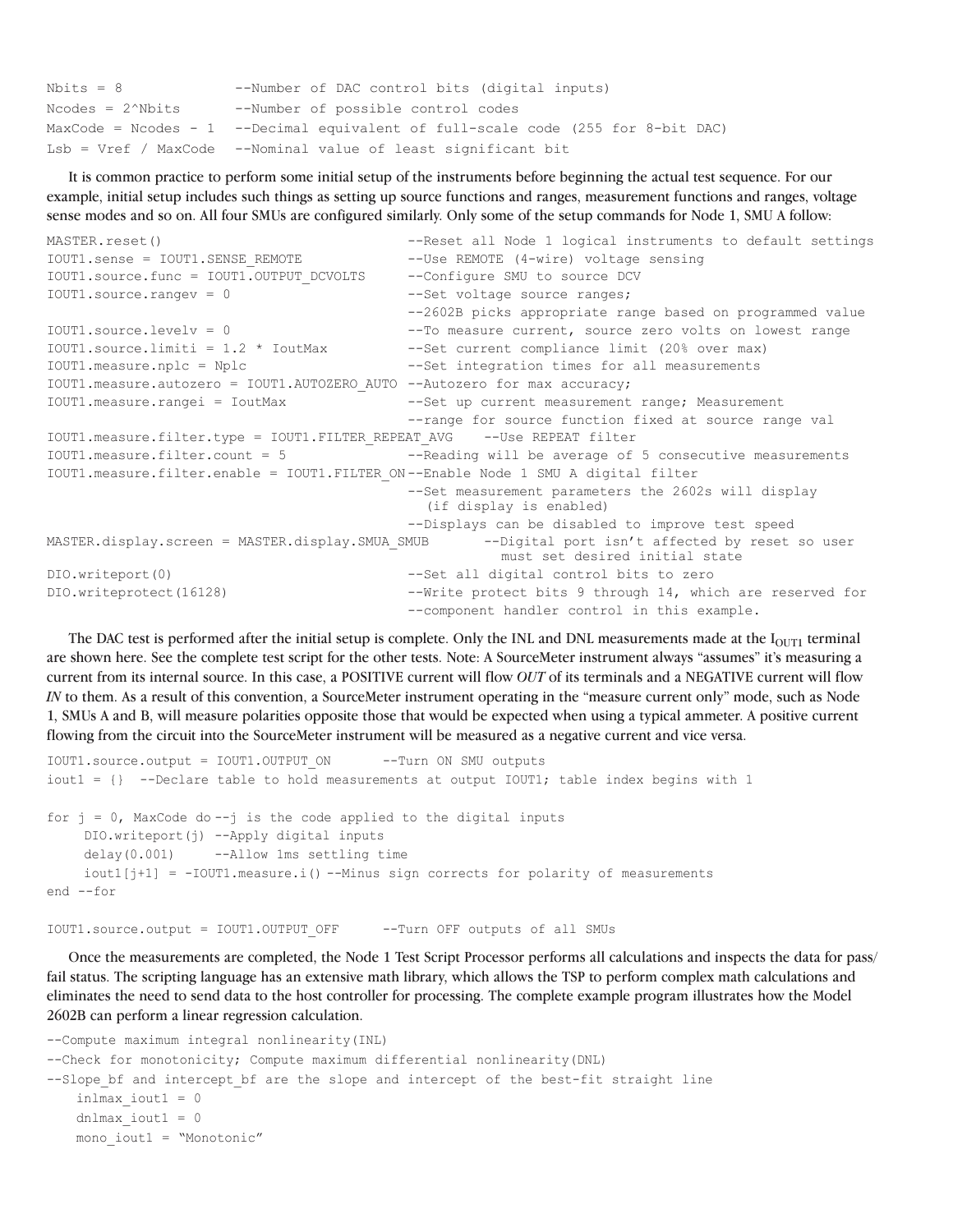```
for j = 0, MaxCode do
   inl iout1 = math.abs(iout1[j+1]-(slope bf * j + intercept bf)) --Calcs for IOUT1
   if inl iout1 > inlmax iout1 then
        inlmax_iout1 = inl_iout1
    end --if
   if j > 0 then
        --Test for monotonicity
       diff iout1 = iout1[j] - iout1[j-1]
       if diff iout1 < 0 then
           mono_iout1 = "NON-Monotonic"
        end --if
        --Compute dnl and test for max.
       dnl iout1 = math.abs(diff iout1 - Lsb)
       if dnl iout1 > dnlmax iout1 then
           dnlmax_iout1 = dnl_iout1
        end –if
    end --if
end --for
inl iout1 lsb = inlmax iout1 / Lsb --Express INL and DNL in terms of nominal LSB
dnl iout1 lsb = dnlmax iout1 / Lsb
```
Once the various DAC parameters are calculated, the TSP inspects the values and determines the pass/fail status of the part. It then sends the appropriate binning command to the component handler by writing a digital bit pattern to the Node 1 DIO port.

```
if PartStatus ="GOOD" then
    DIO.writeport(GoodBitPattern) --Send "good part" bit pattern to component handler
else
    DIO.writeport(BadBitPattern) --Send "bad part" bit pattern to component handler
end --if
```
Since all of the test data was processed and evaluated by the TSP, it is not necessary to send any data to the host controller. However, when data retrieval is required for SPC or to satisfy other data logging or record-keeping requirements, it is easily accomplished. The "print" function writes the specified parameters to the 2602B output queue where the host controller can then upload them. If desired, data and/or test results can be shown on the instrument front panel displays. Standard "C" formatting strings can be used to format the data.

```
--Send the monotonicity results and max INL and DNL values measured at IOUT1
print(string.format("%s, %1.2f, %1.2f", mono_iout1, dnl_iout1_lsb, inl_iout1_lsb))
--Display INL & DNL on front panel displays
MASTER.display.clear()
MASTER.display.setcursor(1,1,0)
MASTER.display.settext(string.format("INL= %1.2f LSBs", inl iout1 lsb))
MASTER.display.setcursor(2,1,0)
MASTER.display.settext(string.format("DNL= %1.2f LSBs, dnl iout1_lsb))
```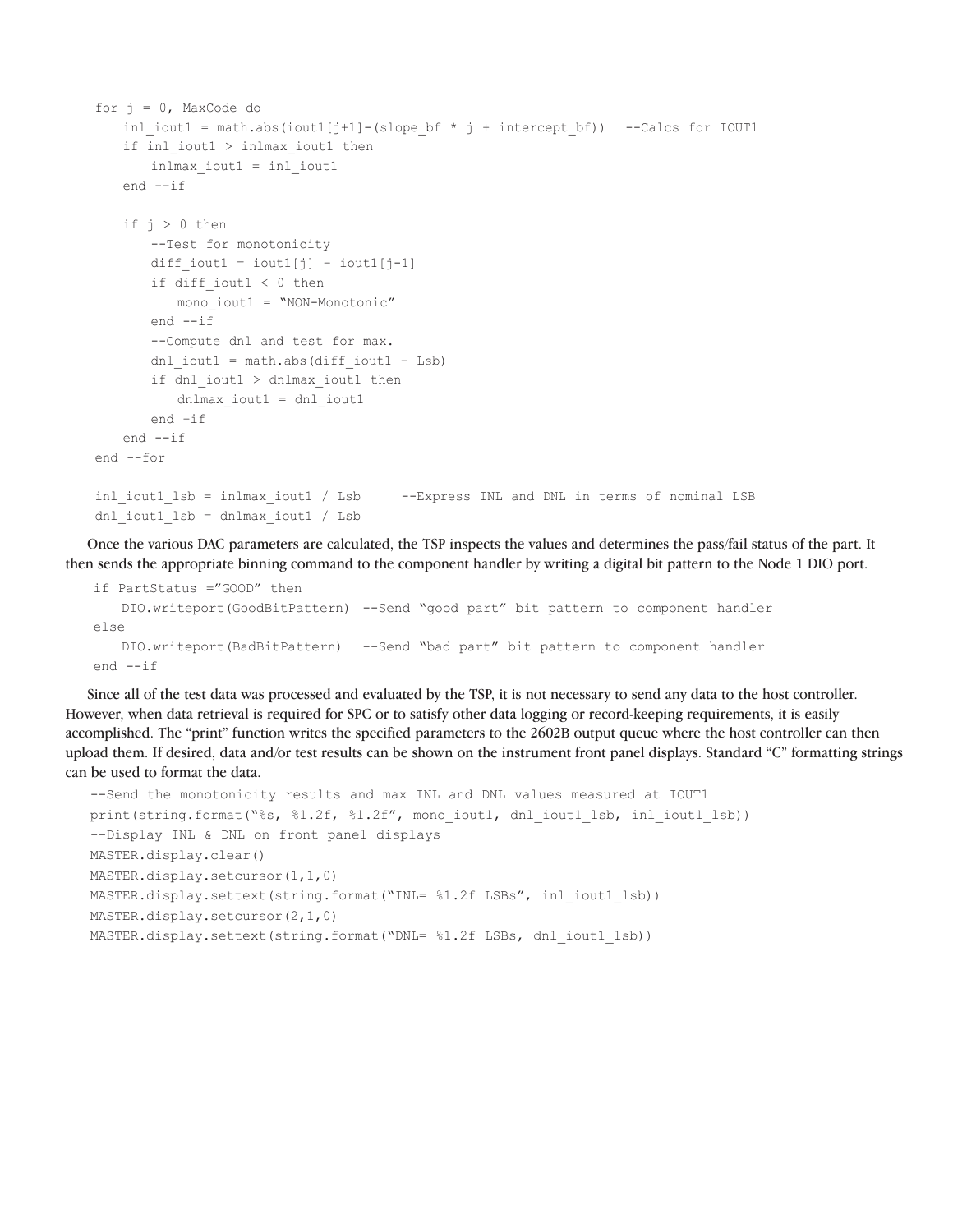## Downloading and Running the Script and Retrieving Data

Now that we've offered an overview of what a script looks like, let's discuss briefly how to create it, download it, and run it.

Since the DAC example uses two SourceMeter instruments connected together by TSP-Link, the first thing to do is set up TSP-Link. The TSP-Link cable is a readily available Ethernet crossover cable. Cat 6 cable is recommended because of its higher bandwidth capability, but both Cat 5e and Cat 6 cables will work. As previously stated, each instrument connected by TSP-Link is assigned a unique Node Number, similar to a GPIB address. The node number (from 1 and 32) can be set from the front panel or via remote control. To run the DAC test example, set the master node number to 1 and the slave node number to 2 (the master is the SourceMeter instrument connected to the host controller). Before it's possible to communicate via TSP-Link, the bus must be initialized or reset. This, too, can be done from the front panel or via remote control. Do the following to reset TSP-Link remotely:

- To check the status of TSP-Link, send "print(tsplink.state)" and enter the response, which will be either "online" or "offline."
- If TSP-Link is off line, then you reset it (bring it on line) by sending "tsplink.reset()."
- Either the host controller or the "master" TSP can reset TSP-Link.

A host controller can send individual commands to a Series 2600B SourceMeter instrument and interact with it like any typical programmable instrument, but the power of the Series 2600B clearly lies in its ability to accept and run complete test scripts. Obviously, a script can be much more than just a list of instrument commands; it can be a complete program, just like one that can be created using any of the common programming languages. Although scripts can be created using any text editor, Keithley provides an application called Test Script Builder, which can be used to create, organize, and debug scripts. It can download scripts to either volatile or nonvolatile memory and then it can run them. It's also possible to load and run scripts using applications created in other languages, such as Visual Basic, Visual C/C++, or LabVIEW. Once the script is in instrument memory, it can even be run from the front panel. When the example DAC test script is loaded and run, it creates all of the various functions required for the DAC test. The functions include one named TestDAC, which serves as a TSP-resident test executive that calls various other functions to perform the complete DAC test. The host controller only has to send "TestDAC()" to the master 2602B to perform the complete test.

The Model 2602B can eliminate the need to send data to the host controller for processing. However, simple "print" commands make it possible to retrieve data when it is required. Each print statement requires a corresponding "enter" statement in the host program, to pull the data from the output queue.

## Equipment List

The following equipment is required to assemble a DAC test system and run the example test script available from the Keithley web site, www.keithley.com.

- 1. Two Keithley Model 2602B Dual Channel SourceMeter® instruments.
- 2. PC with KPCI-488LPA GPIB Interface Card or KUSB-488B GPIB Interface Adapter or equivalent.
- 3. Keithley 7007 IEEE-488 interface cable.
- 4. CAT 5e Ethernet crossover cable to connect SourceMeter instruments via TSP-Link.
- 5. AD7523JN 8-Bit Multiplying DAC (script was verified using this DAC model).
- 6. Component handler with test fixture (part of production test system; not required to simply run script).
- 7. Custom DB-25 digital I/O handler interface cable to interface the instrument di gital I/O to the handler (part of production test system; not required to simply run script).
- 8. Test leads to connect the instrument to the test fixture.

#### Test System Safety

Many electrical test systems or instruments are capable of measuring or sourcing hazardous voltage and power levels. It is also possible, under single fault conditions (e.g., a programming error or an instrument failure), to output hazardous levels even when the system indicates no hazard is present. These high voltage and power levels make it essential to protect operators from any of these hazards at all times. Protection methods include:

- Design test fixtures to prevent operator contact with any hazardous circuit.
- Make sure the device under test is fully enclosed to protect the operator from any flying debris. For example, capacitors and semiconductor devices can explode if too much voltage or power is applied.
- Double insulate all electrical connections that an operator could touch. Double insulation ensures the operator is still protected, even if one insulation layer fails.
- • Use high-reliability, fail-safe interlock switches to disconnect power sources when a test fixture cover is opened.
- • Where possible, use automated handlers so operators do not require access to the inside of the test fixture or have a need to open guards.
- Provide proper training to all users of the system so they understand all potential hazards and know how to protect themselves from injury.

It is the responsibility of the test system designers, integrators, and installers to make sure operator and maintenance personnel protection is in place and effective.